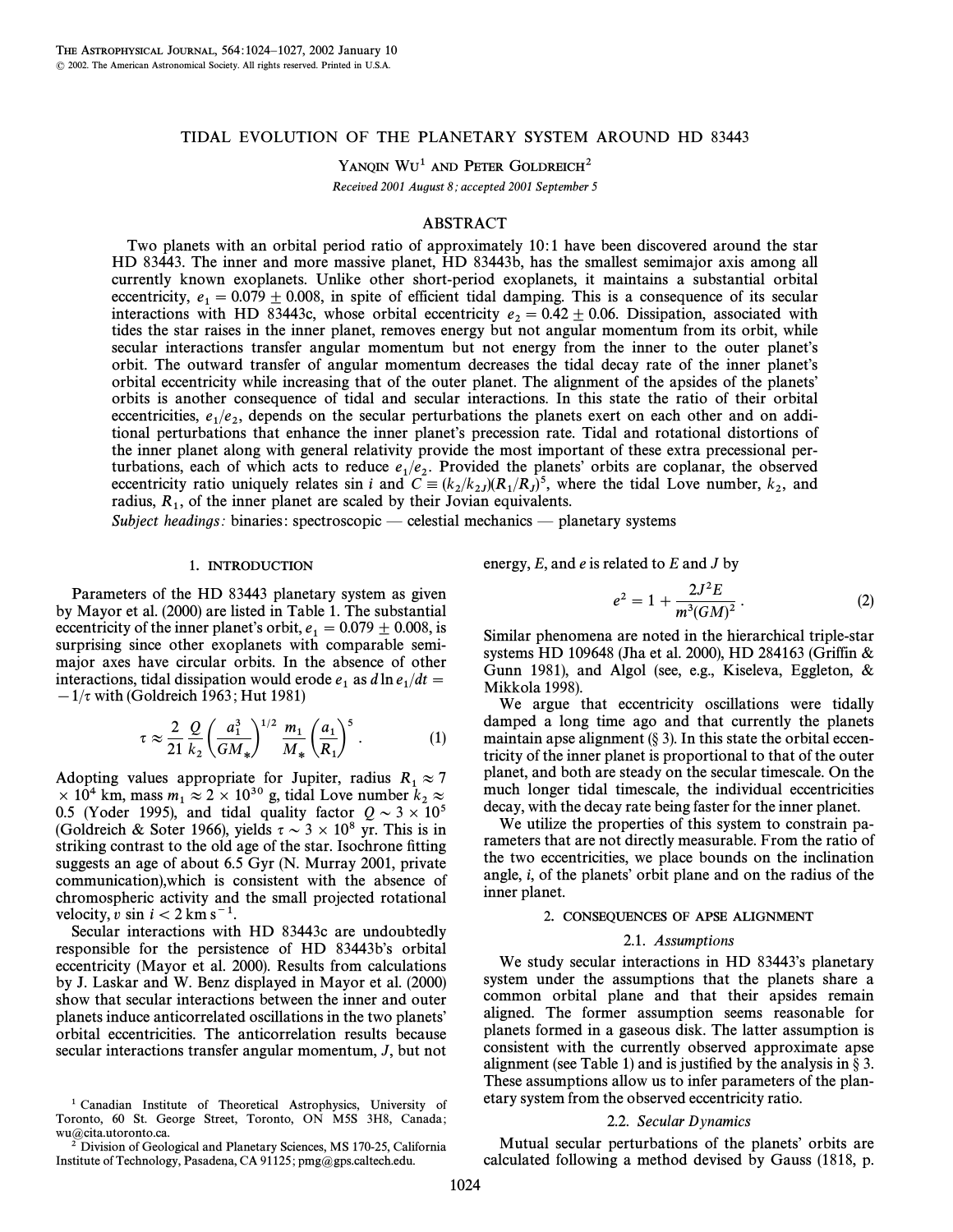PARAMETERS FOR THE TWO PLANETS OF HD 83443

| Planet         | (days)            | e               | $\varpi$<br>$(\text{deg})$ | а<br>(AU) | $m \sin i$ |
|----------------|-------------------|-----------------|----------------------------|-----------|------------|
| $HD$ 83443b    | $2.9853 + 0.0009$ | $0.079 + 0.008$ | $300 + 17$                 | 0.0376    | 1.14       |
| $HD$ 83443 $c$ | $29.83 + 0.18$    | $0.42 + 0.06$   | $337 + 10$                 | 0.175     | 0.53       |

NOTES.—Data taken from Mayor et al. 2000. Planet masses are in units of Saturn mass  $M_{\rm Sat} \approx 5.68 \times 10^{29}$  g. The host star  $M_{*} = 0.79$   $M_{\odot}.$ 

331) as outlined in the Appendix. Equation (A3) describes the resulting periapse and eccentricity variations. However, as a result of the inner planet's proximity to the star, it is subject to additional precessional perturbations of which the most important arise from its related tidal and rotational distortions (Sterne  $1939$ )<sup>3</sup> and from general relativity (Einstein 1916). Expressions for these precession rates are

$$
\frac{d\varpi_1}{dt}\bigg|_{\text{tide}} = 7.5n_1 k_2 \, \frac{(1 + 3e_1^2/2) + (e_1^4/8)}{(1 - e_1^2)^5} \, \frac{M_*}{m_1} \left(\frac{R_1}{a_1}\right)^5 \, , \text{(3a)}
$$

$$
\frac{d\varpi_1}{dt}\bigg|_{J_2} = 0.5n_1 \frac{k_2}{(1 - e_1^2)^2} \left(\frac{\Omega_1}{n_1}\right)^2 \frac{M_*}{m_1} \left(\frac{R_1}{a_1}\right)^5, \quad (3b)
$$

$$
\frac{d\varpi_1}{dt}\Big|_{GR} = 3n_1 \frac{GM_*}{a_1 c^2 (1 - e_1^2)}.
$$
 (3c)

Note that in equation (3b), the planet's spin rate,  $\Omega_1$ , is scaled by its mean motion *n* since we expect that tidal scaled by its mean motion,  $n_1$ , since we expect that tidal dissipation has produced approximate spin-orbit synchro-

<sup>3</sup> The symbol  $k_2$  also appears as the apsidal motion constant in stellar <sup>2</sup> literature, in which case it is a factor 2 smaller than the Love number.



FIG. 1.—Values of the inner planet eccentricity,  $e_1$ , as a function of C different values of  $\sin i$ . The 10 solid lines are for  $\sin i$  varying in equal for different values of sin  $i$ . The 10 solid lines are for sin  $i$  varying in equal increments from 0.1 to 1.0. The horizontal band is centered on the measured value of  $e_1$ , and its vertical width spans a 1  $\sigma$  error bar in each direction Relevant parameters are taken from Table 1 direction. Relevant parameters are taken from Table 1.

nization. We neglect smaller precessional contributions due to the rotational oblateness of the star and to the tidal distortion of the star by the planet.

Numerically, the total rate of extra precessions amounts to

$$
\Delta = \frac{d\varpi_1}{dt}\bigg|_{\text{tide}} + \frac{d\varpi_1}{dt}\bigg|_{J_2} + \frac{d\varpi_1}{dt}\bigg|_{\text{GR}}
$$
  
= (7.79C sin i + 1.52) × 10<sup>-11</sup> s<sup>-1</sup>, (4)

where we set  $\Omega_1 = n_1$  and introduce the dimensionless where we set  $s_1/k_1/R_1$  and introduce the dimensionless<br>number C =  $(k_2/k_2)/(R_1/R_1)$ , with  $R_1$  and  $k_2$  assigned values appropriate for Jupiter. Observations determine  $k_{2J} = 0.494$ , close to that of an  $n = 1$  polytrope,  $k_2 \approx 0.51$ , whereas Saturn has a smaller I over number  $k_1 = 0.317$ whereas Saturn has a smaller Love number,  $k_2 = 0.317$ <br>(Voder 1995), because it is more centrally condensed as (Yoder 1995), because it is more centrally condensed as a result of possessing a relatively larger core of heavy elements.

We incorporate the additional precessional terms into the secular perturbation equations (see eq. [A1]). In a state of apse alignment, there is no secular exchange of angular momentum between the planets. Therefore, their orbital eccentricities are constant on the secular timescale. Moreover, the eccentricity ratio,  $e_1/e_2$ , is a monotonically decreasing function of  $\Delta$ . To match the observationally determined value of  $e_1/e_2 = 0.19$  requires  $\Delta \approx 9.1$ <br> $\times 10^{-11}$ (sin<sup>-1</sup> i) s<sup>-1</sup>. This value is greater than the pre- $\times$  10<sup>-11</sup>(sin<sup>-1</sup> i) s<sup>-1</sup>. This value is greater than the precession rate due to general relativity, and it provides evidence for the tidal and rotational distortion of the inner planet. Because the inner planet is not observed to transit, sin  $i < 0.99$ , which implies  $C \geq 0.9$ . Nearly pole-on orbits,  $s$  in  $i < 0.20$ , are excluded if we accept that  $R_1 < 2R_J$ , a con-<br>servative upper limit as judged from Figure 1 of Burrows et servative upper limit as judged from Figure 1 of Burrows et al. (2000). This implies  $m_1 < 5.45M_{\text{sat}}$ . Figure 1 shows  $e_1$  as a function of C for different values of sin i with  $e_2$  fixed at its  $\alpha$  ranceled value.

### 2.3. Tidal Dynamics

Tidal dissipation in the approximately synchronously rotating inner planet decreases its orbital energy without significantly changing its orbital angular momentum. It follows from equations (1) and (2) that this causes  $a_1$  to vary as  $d \ln a_1/dt \approx -2e_1^2/\tau$ . Since secular interactions transfer  $\lim_{t \to \infty} \frac{1}{t} \frac{1}{t} \approx 2t_1 t$ . Since securit interactions transfer orbits,  $a_2$  remains constant. Conservation of total angular momentum leads to

$$
\frac{dJ_1}{dt} = J_1 \left( \frac{1}{2} \frac{d \ln a_1}{dt} - \frac{e_1^2}{1 - e_1^2} \frac{d \ln e_1}{dt} \right)
$$

$$
= -\frac{dJ_2}{dt} = J_2 \frac{e_2^2}{1 - e_2^2} \frac{d \ln e_2}{dt}, \qquad (5)
$$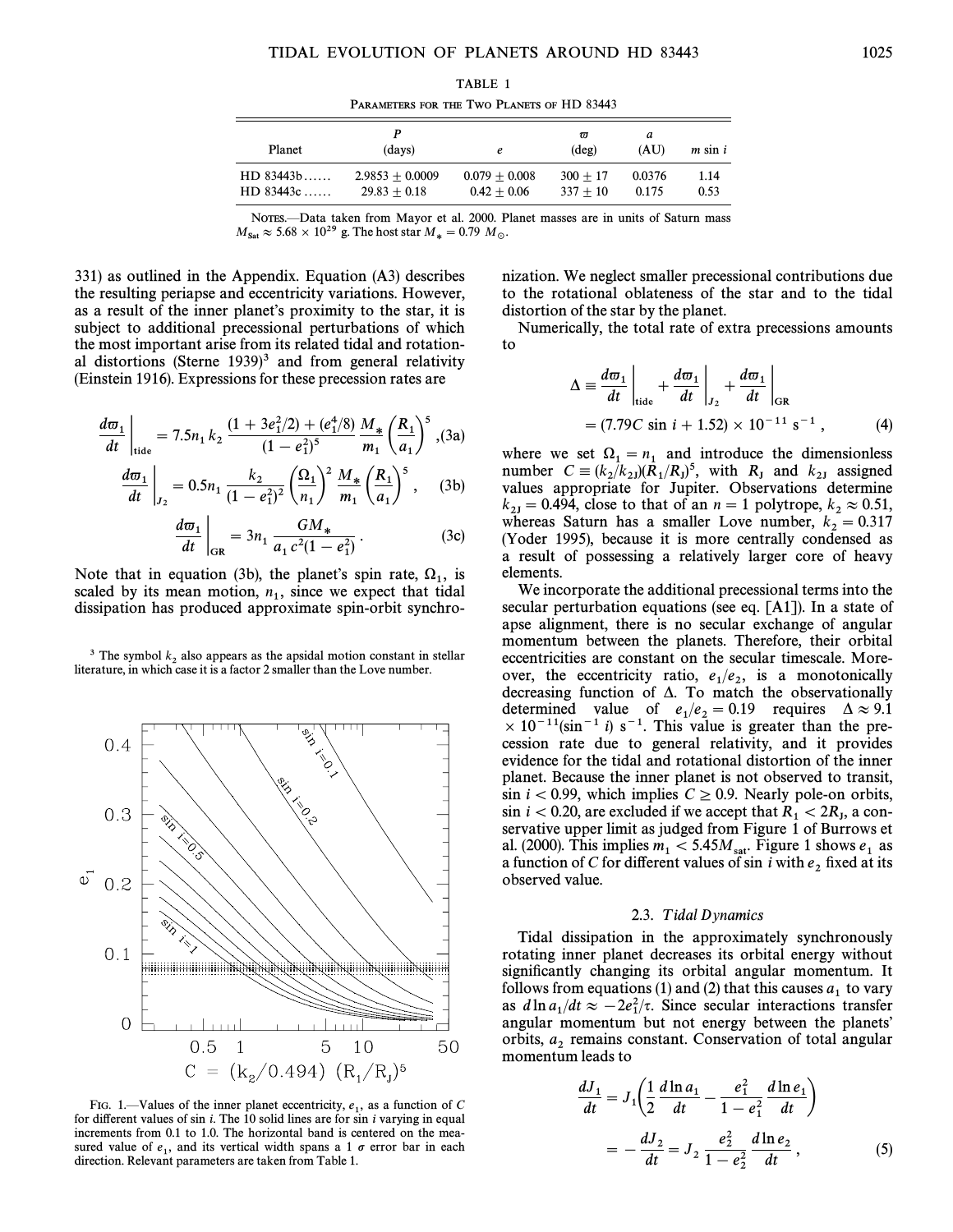where  $J_i = (1 - e_i^2)^{1/2} m_i n_i a_i^2$ . Apse alignment impliese<sub>1</sub> =  $f(a_1, e_2)$ , from which we deduce that

$$
\frac{d\ln e_1}{dt} = -\frac{1}{\tau} \frac{f_{e_2}(1-e_1^2) + 2e_2^2 f_{a_1}[J_2(1-e_1^2)/J_1(1-e_2^2)]}{f_{e_2}(1-e_1^2) + 2e_2^2 f_{a_1}(J_2/J_1)[(1-e_1^2)/(1-e_2^2)]},
$$
\n
$$
\frac{d\ln e_1}{dt} = -\frac{1}{\tau} \frac{f_{e_2}(1-e_1^2) + 2e_2^2 f_{a_1}(J_2/J_1)[(1-e_1^2)/(1-e_2^2)]}{f_{e_2}(1-e_1^2) + 2e_2^2 f_{a_1}(J_2/J_1)[(1-e_1^2)/(1-e_2^2)]},
$$

d ln e  $\overline{dt}$ 

$$
= -\frac{1}{\tau} \frac{(1-e_1^2) - 2e_1^2 f_{a_1}}{f_{e_2} + (J_2/J_1)[(1-e_1^2)/(1-e_2^2)](e_2/e_1)^2}, \quad (6)
$$

where  $f_{a_1} \equiv \partial \ln f / \partial \ln a_1$  and  $f_{e_2} \equiv \partial \ln f / \partial \ln e_2$ . Numerically,<br> $f \approx 8$  and  $f \approx 1$  so currently e, and e, are damning on  $f_{a_1} \approx 8$  and  $f_{e_2} \approx 1$ , so currently  $e_1$  and  $e_2$  are damping on timescales of 8.6 $\tau$  and 40 $\tau$ , respectively;  $e_1$  damps faster than  $e_2$  because the inner planet's semimajor axis is shrinking.

### 3. LINEAR APPROXIMATION

In  $\S$  2 we assumed that tidal dissipation delivered the planets' orbits into a state of periapse alignment. Here we justify this assumption by studying the secular dynamics and tidal evolution under the somewhat inaccurate approximation of small orbital eccentricities.

Our starting point is the expansion of the secular disturbing function to second order in  $e_1$  and  $e_2$ . Substituting the expanded disturbing function into Lagrange's equal the expanded disturbing function into Lagrange's equations for the variations of the e's and the  $\varpi$ 's and adding a term to represent tidal damping of  $e_1$  yield the following set of linear equations (Murray  $&$  Dermott 2000, hereafter MD2000) :

$$
\frac{dI_1}{dt} = iA_{11}I_1 + iA_{12}I_2 - I_1/\tau ,
$$
\n(7)\n
$$
\frac{dI_2}{dt} = iA_{21}I_1 + iA_{22}I_2 ,
$$

for the complex variable  $I_i \equiv e_i \exp(i\varpi_i)$ . The coefficients  $\Lambda$  read  $A_{ij}$  read

$$
A_{11} = \frac{\alpha^2}{4} \frac{m_2}{M_*} n_1 B_1 + \Delta, \quad A_{12} = -\frac{\alpha^2}{4} \frac{m_2}{M_*} n_1 B_2 ,
$$
  

$$
A_{21} = -\frac{\alpha}{4} \frac{m_1}{M_*} n_2 B_2, \quad A_{22} = \frac{\alpha}{4} \frac{m_1}{M_*} n_2 B_1 ,
$$
 (8)

with  $\alpha = a_1/a_2$ ,  $B_1 = b_{3/2}^{(1)}$ , and  $B_2 = b_{3/2}^{(2)}$ ;  $b_s^{(j)}$  is the usual Laplace coefficient. The symbols A and r retain their defini-Laplace coefficient. The symbols  $\Delta$  and  $\tau$  retain their definitions from  $\S 2$ .

In the absence of tidal damping ( $\tau \to \infty$ ), the general solution of equation (7) can be expressed as a superposition of two eigenvectors  $\mathscr{I}_*$  with

$$
\mathcal{I}_{*} = [e_{1*} \exp(i \phi_{1*}), e_{2*} \exp(i \phi_{2*})] \exp(i g_* t), (9)
$$
  
where

$$
g_* = \frac{(A_{11} + A_{22}) \pm \sqrt{(A_{11} - A_{22})^2 + 4A_{12}A_{21}}}{2},
$$
 (10a)

$$
\frac{e_{1*}}{e_{2*}} = \left| \frac{g_* - A_{22}}{A_{21}} \right| = \left| \frac{A_{12}}{A_{11} - g_*} \right|,
$$
\n(10b)

$$
\phi_{1*} = \phi_{2*} + \frac{\pi}{2} \left[ 1 + \text{sgn} \left( g_* - A_{22} \right) \right]. \tag{10c}
$$

We distinguish the two eigensolutions by  $\ast = p$  and  $\ast = m$ 

according to the plus or minus sign that appears before the square root in the expression for  $g_*$ . Since  $(e_{1p}/e_{2p})(e_{1m}/e_{2m}) = A_{12}/A_{21} \approx 1.0$ , one solution satisfies<br> $e_{1p}/e_{2p}$  and the other  $e_{1p}/e_{2p}$ . If we take  $A = 5 \times 10^{-11}$  $e_1 < e_2$  and the other  $e_1 > e_2$ . If we take  $\Delta = 5 \times 10^{-11}$ <br> $e^{-1}$  the  $x = m$  solution reproduces the observed eccentricity  $s^{-1}$ , the  $\ast = m$  solution reproduces the observed eccentricity ratio  $e_{1m}/e_{2m} = 0.19$  and apse alignment.<sup>4</sup> The other solution has  $e_{1m}/e_{2m} = 5.26$  and antialized apses. If both eigention has  $e_{1p}/e_{2p} = 5.26$  and antialigned apses. If both eigenvectors have nonzero lengths, the orbital eccentricities oscillate out of phase on timescales of thousands of years  $(\sim 1/g_*)$ , as depicted in Mayor et al. (2000).<br>When  $\tau$  is finite a and therefore 4.

When  $\tau$  is finite,  $a_1$  and, therefore,  $A_{ij}$  vary with time. Since  $\tau \gg 1/g_*$ , the solution for the eigenvectors given by equation (10) remains valid. However, the eigenvector components,  $e_{i*}$ , decay slowly with time as

$$
\gamma_{1*} = \frac{1}{\tau} \frac{1 + 2e_{2*}^2 f_{a_1}(J_2/J_1)}{1 + (J_2/J_1)(e_{2*}/e_{1*})^2},
$$
  

$$
\gamma_{2*} = \frac{1}{\tau} \frac{1 - 2e_{1*}^2 f_{a_1}}{1 + (J_2/J_1)(e_{2*}/e_{1*})^2},
$$
 (11)

where  $\gamma_{i*} \equiv -d \ln e_{i*}/dt$ . In the limit of small eccentricity, the expressions for the nonlinear damning rates given by where  $\gamma_{i*} = u \ln \frac{u_{i*}}{u_{i*}}$  and  $\lim_{i \to \infty} \frac{u_{i*}}{u_{i*}}$  and  $\lim_{i \to \infty} \frac{u_{i*}}{u_{i*}}$  and  $\lim_{i \to \infty} \frac{u_{i*}}{u_{i*}}$  and  $\lim_{i \to \infty} \frac{u_{i*}}{u_{i*}}$  and  $\lim_{i \to \infty} \frac{u_{i*}}{u_{i*}}$  and  $\lim_{i \to \infty} \frac{u_{i*}}{u_{i*}}$  ar equation (6) reduce to those in equation (11), provided  $f_e$  =  $\frac{1}{2}$  as is appropriate for the linear problem. Each of the four eigenvector components has its individual damping rate. Both components of the p eigenvector decay more rapidly than those of the m eigenvector. If the current state consists mostly of the *m* eigenvector with a small admixture of the *p* eigenvector, both components in the latter would decay on a timescale  $\approx \tau$ , while the dominant components  $e_{1m}$  and a university  $\epsilon$ , while the dominant complements  $\epsilon_{1m}$  and  $\epsilon_{2m}$  would decay much more slowly, as  $\gamma_{1m}^{-1} \approx 7\tau$  and  $\gamma_{2m}^{-1} \approx$  $32\tau$ .

It is notable that the asymmetry in damping rates between the aligned and antialigned solutions only applies if the inner planet has an orbital period  $\leq 5$  days. For longer periods, the additional precession rates (eqs.  $[3a]$ – [3c]) are unimportant and  $(e_{1m}/e_{2m}) \sim (e_{1p}/e_{2p}) \sim 1$ .

## 4. CONCLUSIONS

Both the survival of HD 83443b's orbital eccentricity and the locking of its apse to that of HD 83443c are straightforward consequences of secular and tidal dynamics. The ratio  $e_1/e_2$  provides compelling evidence for the tidal and rota-<br>tional distortion of HD 83443b, It constrains unknown tional distortion of HD 83443b. It constrains unknown system parameters by relating  $C \equiv (k_2/k_{2J})(R_1/R_J)^5$  to sin *i*.<br>In particular, we find  $C > 0.9$ In particular, we find  $C > 0.9$ .

Apse alignment indicates that a minimum amount of tidal dissipation has occurred over the lifetime of the system, taken to be  $N$  gigayears. By requiring that this is at least 3 times longer than  $\tau$ , we deduce that  $Q < 5 \times 10^5$  NC sin i. It may also be possible to infer a lower limit for Q by integrating the orbits backward in time.

At the present time  $n_1/n_2 = 9.99 \pm 0.06$ , suggestive of a negative of a negative probably just a coin-10:1 mean motion resonance. This is probably just a coincidence. Moreover, no physically important effects would be associated with this resonance should it exist.

This research was initiated while Y. W. participated in a CITA-ITP postdoctoral exchange program funded by NSF grant PHY 99-07949. She thanks Man-Hoi Lee, Stan Peale, and Brad Hansen for helpful discussions. P. G.'s research is supported by NSF grant AST 00-98301.

<sup>4</sup> This value of  $\Delta$  is different from that required in § 2.2 because the linear approximation is inaccurate for  $e_2 = 0.42$ .